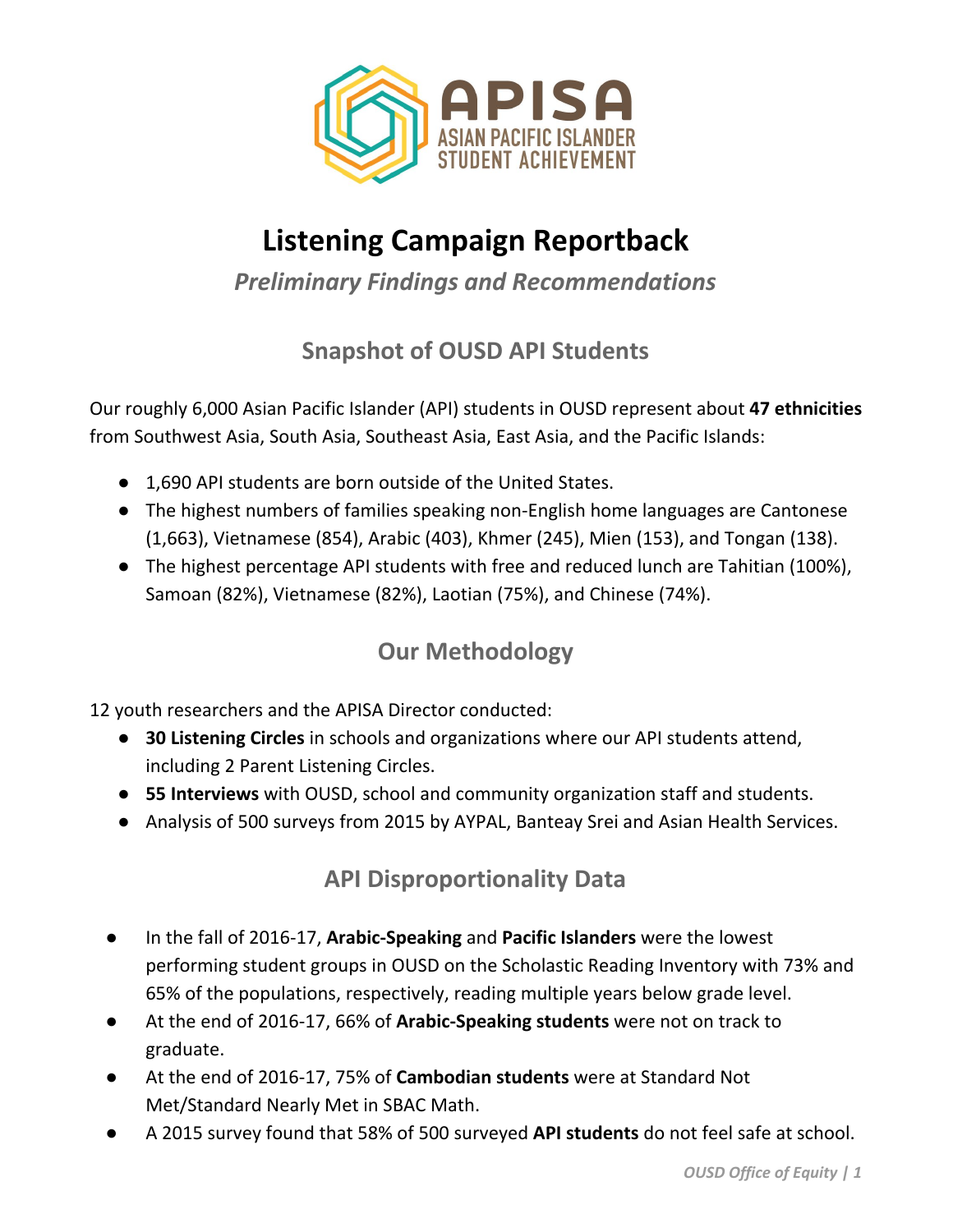### **Findings, Visions and Recommendations | Executive Summary**

#### **FINDING #1: Absence in Curriculum**

The large majority of API students are not seeing their **cultural, personal, family and homeland history** in the school curriculum and feel **disconnected** from school content.

# **Recommendations:**<br>  $\circ$  **Implement Et**

- Implement Ethnic Studies A-G requirement under Social Science.
- More **community engagement** and **action-based learning** in classrooms.
- Design curriculum based on school's **demographics**.

#### **FINDING #2: Mental and Social Health**

Mental health, family drama and **depression** in API communities is common and invisible, especially amongst refugees, newcomers and those who fled from war and violence (Yemen, Cambodia, Karen). Although there are increasing mental and social health resources at schools, many API students are **not aware or feeling comfortable** to access existing programs.

- **Recommendation:**<br> **O** More **meani** 
	- More **meaningful advisory spaces** in all schools to address mental and social health, life skills preparation, and healthy relationships in partnership with community organizations.

#### **FINDING #3: Safety and Bullying**

API students are experiencing high levels of bullying and often feel emotionally or physically unsafe at school. Newcomer, ELL, Muslim and LGBTQ students in particular are targeted.

#### ● **Recommendations**:

- In addition to Ethnic Studies, deepen Restorative Justice to **bridge** communities.
- Implement **community walks** for staff and students district-wide.

#### **FINDING #4: Translation Limited**

There is a limited amount of different API languages translated, so many families are not able to engage their students' education or access schools, staff and teachers. Language gaps between students and their parents need to be bridged to support student learning.

#### ● **Recommendations**: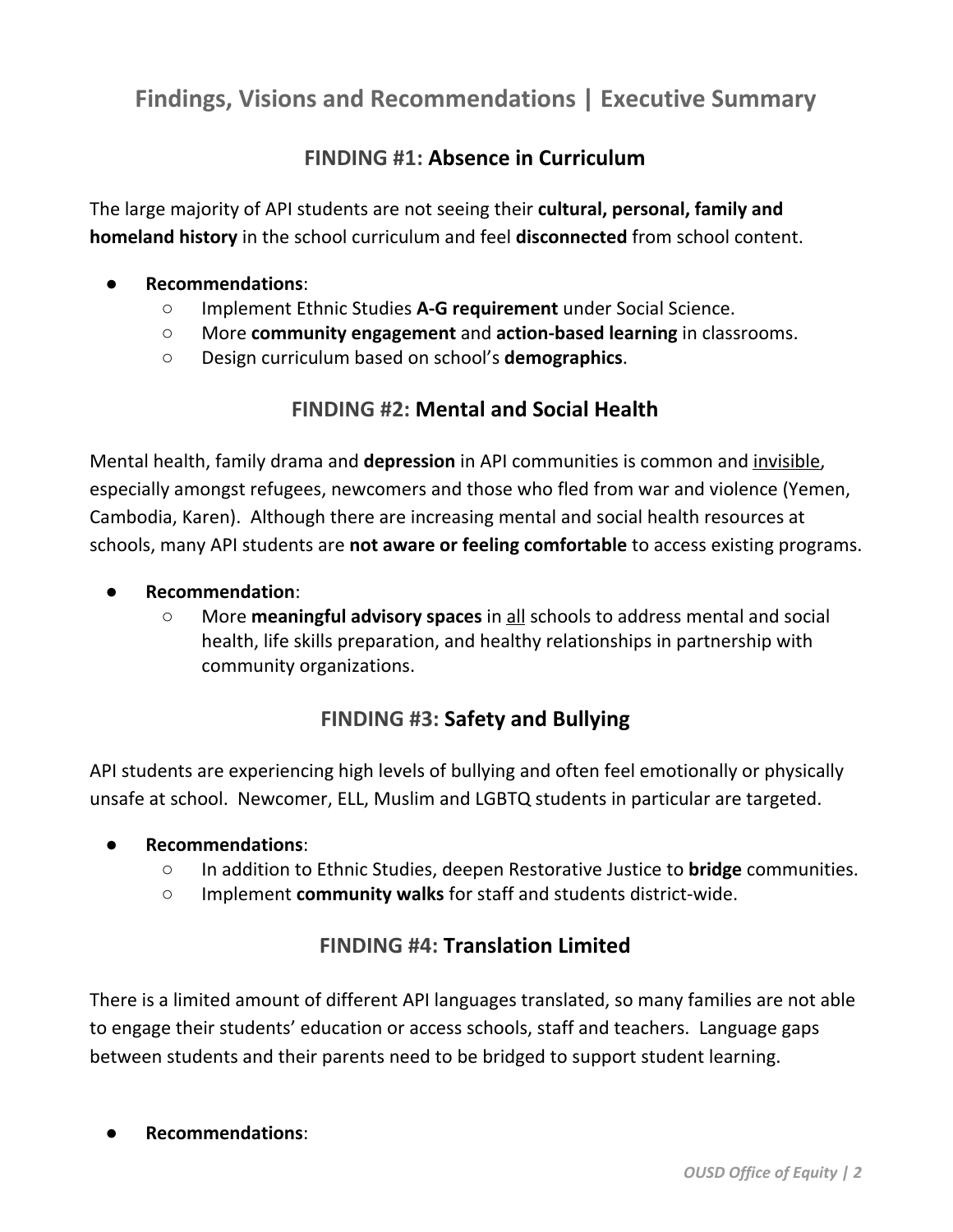- More multilingual staff and **community navigators**.
- OUSD subscribe to **digital translation service**, such as Language Link.
- More API language classes for **multilingual achievement**.

#### **FINDING #5: Chronic Absence Reasons**

Many API students miss out in school and get behind because they are concerned with financial need to support their families by going to work or taking care of siblings.

## **Recommendations:**<br> **Q Give school compares**

- Give school credit for family work experience as internships for **credit recovery**.
- More education-related partnerships with employers for school credit.

#### **FINDING #6: More Pathway Options**

Many API students want more pathway career options to explore their passions.

- **Recommendations:**<br>  $\circ$  **More exposure** 
	- More **exposure** to pathways in middle + 9th grade to be able to choose, and flexibility to transfer between pathways and schools.
	- Increase **internship and career mentoring** programs in all schools.

#### **FINDING #7: Uneven College Preparation**

Depending on school sites, there is uneven **access to college** preparation programs and resources. *But students in all neighborhoods want to go to college!*

- Students are not learning about college preparation early enough.
- There is inequitable access to **technology** and computers across sites.
- **Recommendations**:
	- Bring **college mentors** (OUSD alumni) to provide personalized counseling.
	- Begin college preparation in **middle school**.
	- Equitable and targeted **computer access** for newcomer students.

### **Lifting Up Best Practices**

Let's celebrate and share what's working in OUSD! We found the following programs are best practices that can be shared across the district to better serve our API students:

- **Garfield Newcomer Program** where newcomers are integrated into the school with supports to pull-out and push-in students, as well as engage families.
- Oakland International HS **Community Walks** to deepen cultural and personal